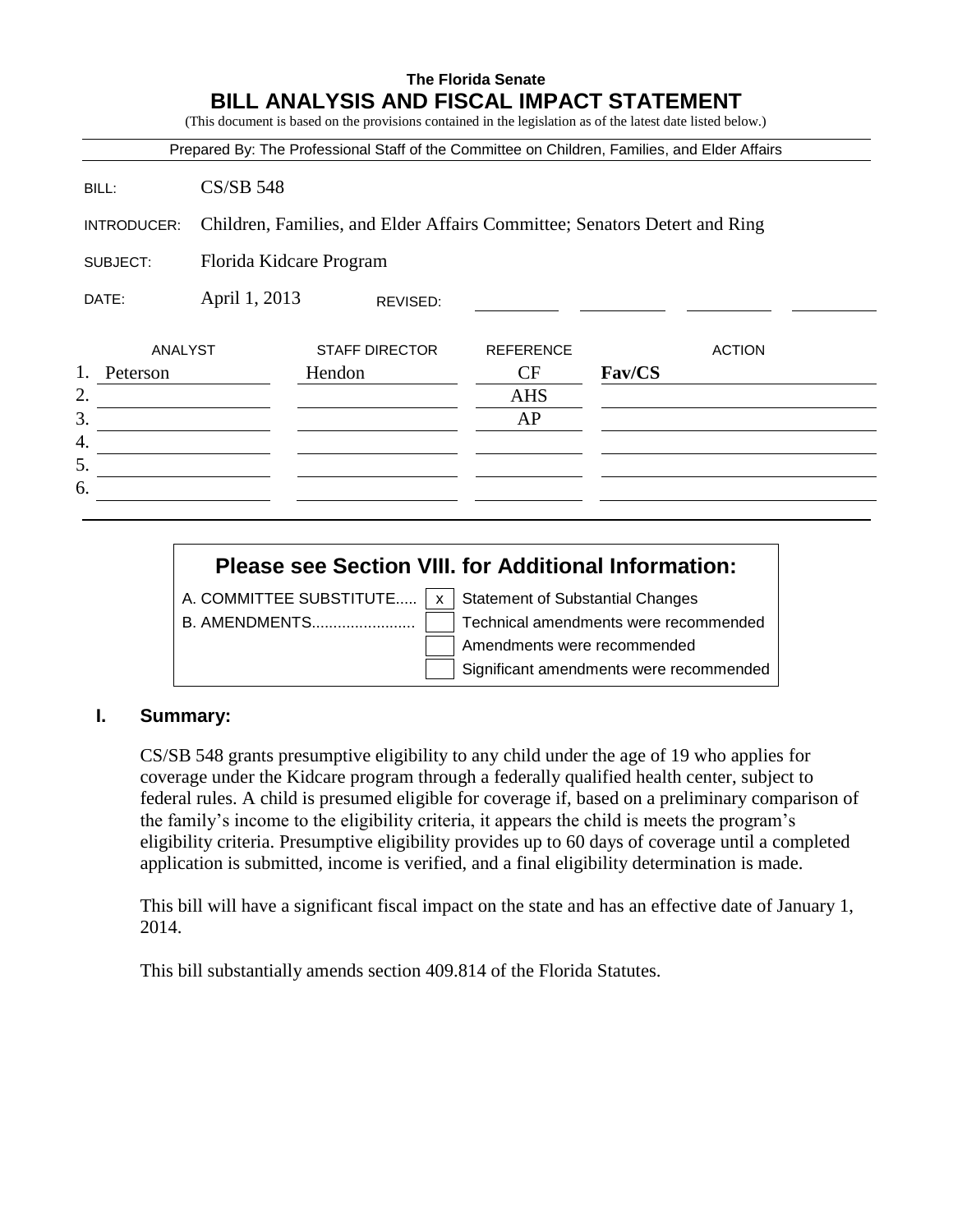# **II. Present Situation:**

# **Florida Kidcare Program**

Florida Kidcare is the state's children's health insurance program for uninsured children from birth to age 19 who meet income and eligibility requirements. The 1998 Florida Legislature created Florida Kidcare after Congress passed the State Children's Health Insurance Program (CHIP), as part of the Balanced Budget Act of 1997 (BBA). CHIP is a non-entitlement program located in Title XXI of the Social Security Act.<sup>1</sup> Initially authorized for 10 years and then recently re-authorized<sup>2</sup> through 2019 with federal funding through 2015, CHIP provides subsidized health insurance coverage to uninsured children who do not qualify for Medicaid but who meet other eligibility requirements. Because it is a non-entitlement program, the state is able to determine how many children to cover and may discontinue enrollment or modify benefits within federal requirements in order to ensure that program expenditures do not exceed available Title XXI funding. The state statutory authority for Kidcare is found in part II of ch. 409, F.S.

Kidcare encompasses four programs: Medicaid for children, the Medikids program, the Children's Medical Services Network, and the Florida Healthy Kids program. Kidcare coverage is funded by state and federal funds through Title XIX (Medicaid) and Title XXI (CHIP) of the federal Social Security Act. Families also contribute to the cost of the coverage under the Title XXI-funded components of Kidcare based on their household size, income, and other eligibility factors. For families with incomes above the income limits for premium assistance or who do not otherwise qualify for assistance, Kidcare also offers an option under the Healthy Kids component and the Medikids component for the family to obtain coverage for its children by paying the full premium.

Eligibility for the Kidcare components that are funded by Title XXI is determined in part by age and household income as follows:<sup>3</sup>

- Medicaid for Children: Title XXI funding is available from birth until age 1 for family incomes between 185 percent and 200 percent of the Federal Poverty Level (FPL).
- Medikids: Title XXI funding is available from age 1 until age 5 for family incomes between 133 percent and 200 percent of the FPL.
- Healthy Kids: Title XXI funding is available from age 5 until age 6 for family incomes between 133 percent and 200 percent of the FPL. For age 6 until age 19, Title XXI funding is available for family incomes between 100 percent and 200 percent of the FPL.
- Children's Medical Services Network: Title XXI and Title XIX funds are available from birth until age 19 for family incomes up to 200 percent of the FPL for children with special health care needs. The Department of Health assesses whether children meet the program's clinical requirements.

 $\overline{a}$ 

<sup>1</sup> Pub. Law No. 105-33, H.R. 2015, 105th Cong. (Aug. 5, 1997).

<sup>2</sup> Children's Health Insurance Program Reauthorization Act of 2009 (CHIPRA), Pub. Law No. 111-3, H.R. 2, 111th Cong. (Feb. 4, 2009).

<sup>3</sup> Fla. Dep't of Health, *Florida Kidcare Eligibilit*y, *available at* [www.doh.state.fl.us/alternatesites/kidcare/images/data/FKC](http://www.doh.state.fl.us/alternatesites/kidcare/images/data/FKC-eligibilityflag-accessible.pdf)[eligibilityflag-accessible.pdf](http://www.doh.state.fl.us/alternatesites/kidcare/images/data/FKC-eligibilityflag-accessible.pdf) (last visited on Mar. 5, 2013).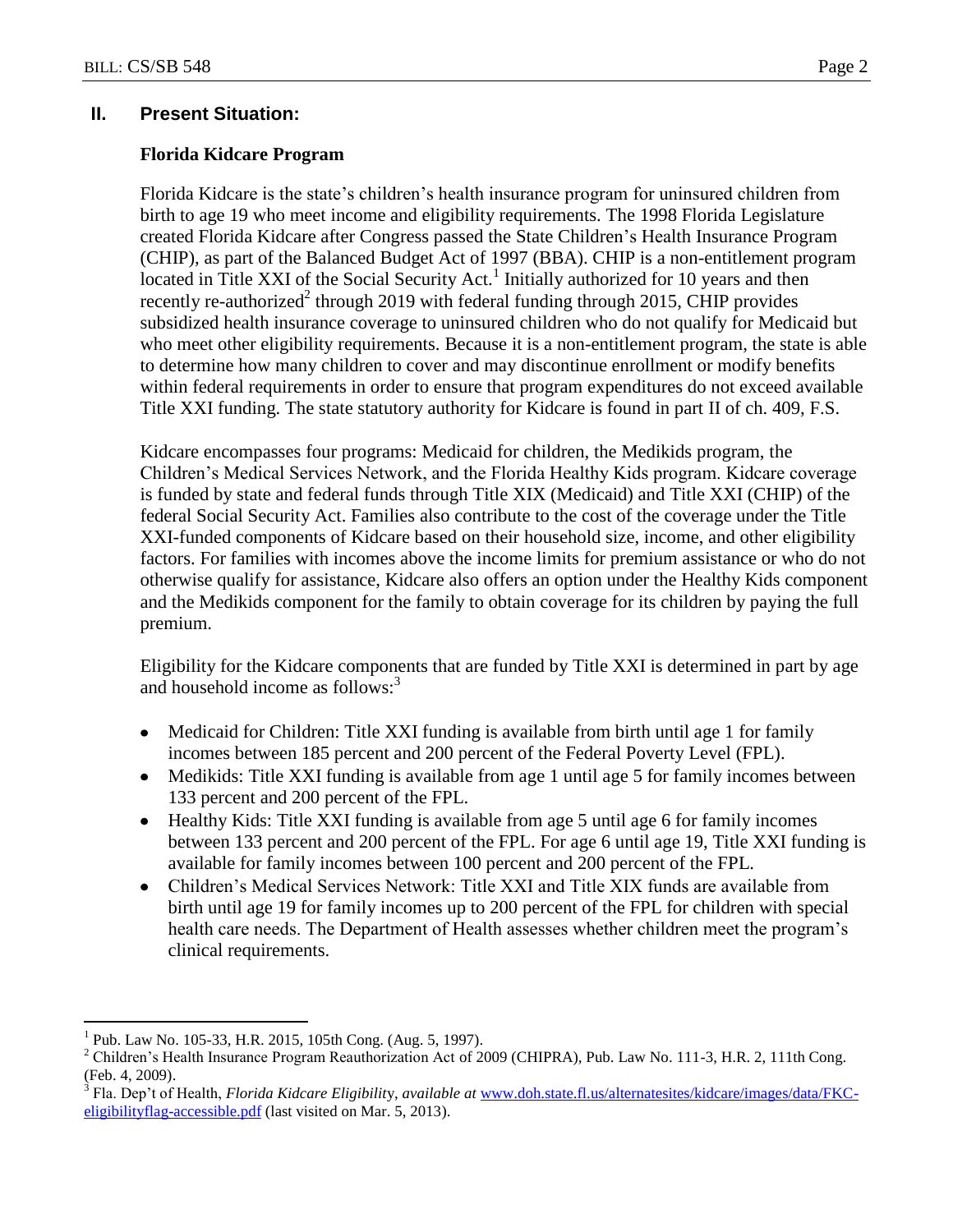Kidcare is administered jointly by the Agency for Health Care Administration (AHCA), the Department of Children and Families (DCF), the Department of Health, and the Florida Healthy Kids Corporation. Each entity has specific duties and responsibilities under Kidcare as detailed in part II of ch. 409, F.S. DCF determines eligibility for Medicaid, and the Florida Healthy Kids Corporation processes all Kidcare applications and determines eligibility for CHIP, which includes a Medicaid screening and referral process to the Department of Children and Families, as appropriate.

To enroll in Kidcare, families utilize a form that is both a Medicaid and CHIP application. Families may apply using the paper application or an online application. Both formats are available in English, Spanish, and Creole. Income eligibility is determined through electronic data matches with available databases or, in cases where income cannot be verified electronically, through submission of current pay stubs, tax returns, or W-2 forms.

Medicaid applications must be approved or denied within 45 days from the date the application is received and all factors of eligibility are verified. Currently, eligibility determinations for the Title XXI-funded programs occur within  $4 - 6$  weeks.<sup>4</sup> Coverage for a child under a Title XXIfunded program begins the first day of the month following the date the child is determined eligible for services and the required premium is paid.

Once a child is determined eligible, Florida Kidcare has 12 months of continuous eligibility for all children, except children ages  $5 - 19$  who are enrolled in Medicaid who receive six months continuous eligibility, regardless of changes in circumstance (other than aging out of the program). Continuous eligibility allows a child to maintain coverage for a set period, which reduces breaks in coverage and ensures continuity of care.<sup>5</sup> Medicaid may also be authorized for up to three months prior to the date of application provided an applicant has an unpaid medical bill for one or more of the three months preceding the application.

As of December 2012, total enrollment in Kidcare was 2,069,470. Between December 2011 and December 2012:

- Total Florida Kidcare enrollment increased by 4.3 percent. Medicaid child enrollments  $\bullet$ increased by 4.5 percent, while Title XXI-funded Florida Kidcare enrollment decreased by 1.5 percent.
- Among the Title XXI-funded components, enrollment in MediKids increased by 0.4 percent and Healthy Kids by 3.2 percent, while CMS Network enrollment decreased by 5.8 percent.
- MediKids full pay enrollment increased by 3.1 percent, while Healthy Kids full pay enrollment increased 13.5 percent.<sup>6</sup>

The 2012 – 2013 General Appropriations Act appropriated \$539,160,556 to operate the Florida Kidcare Program, including \$59,122,591 in General Revenue and \$480,037,965 from trust funds.<sup>7</sup> The Social Services Estimating Conference convened on November 16, 2012 to adopt a

 $\overline{a}$ <sup>4</sup> Conversation with Fred Knapp, Florida Healthy Kids Corporation (Mar. 25, 2013).

<sup>5</sup> Fla. KidCare Coordinating Council, *2013 Annual Report and Recommendations*, (Jan. 4, 2012), *available at*  [http://www.floridakidcare.org/council/reports/2013\\_KCC\\_Report.pdf](http://www.floridakidcare.org/council/reports/2013_KCC_Report.pdf) (last visited Mar. 5, 2012).

 $\overline{6}$   $\overline{Id}$ .

 $<sup>7</sup>$  Ch. 2012-118, L.O.F.</sup>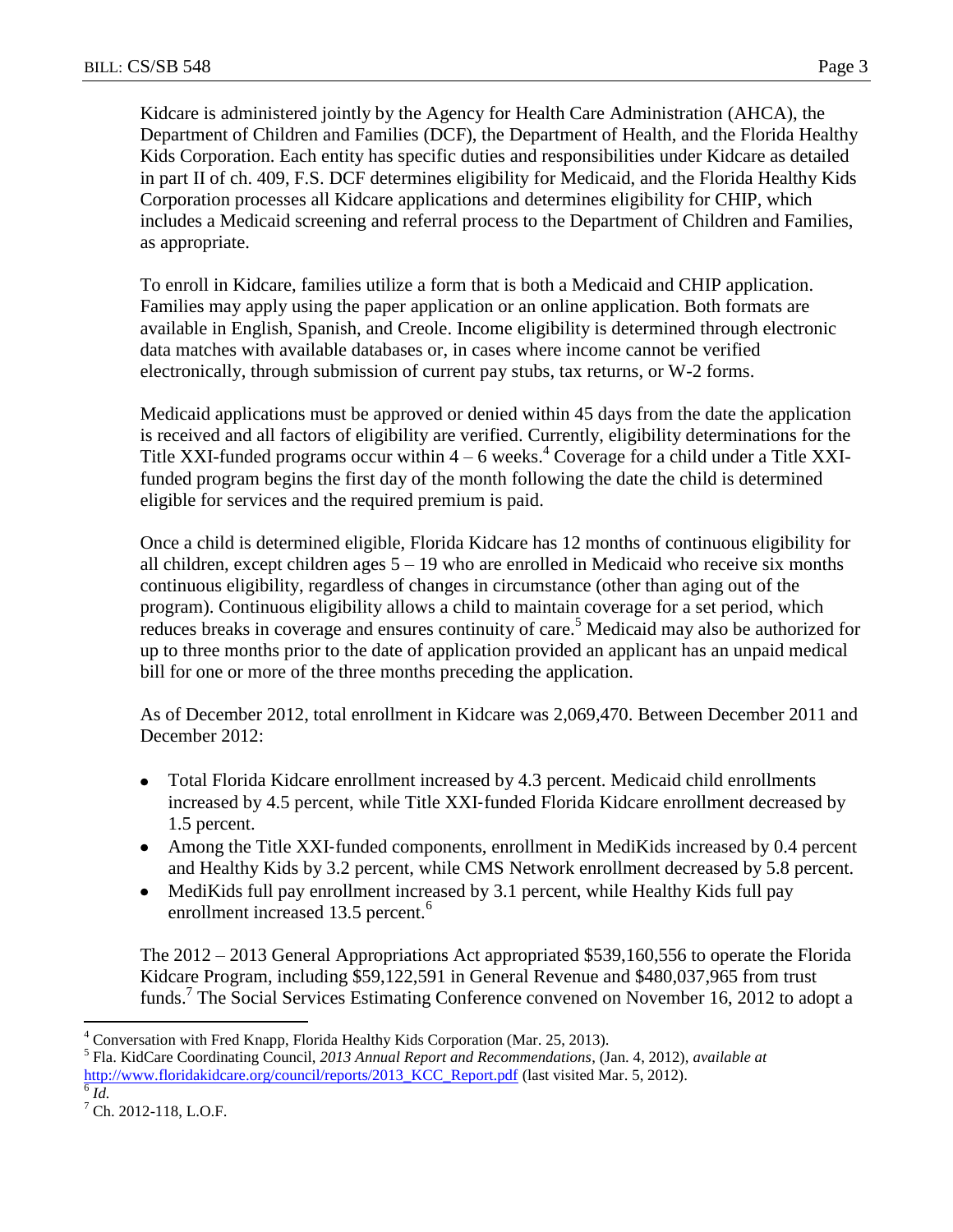$\overline{a}$ 

caseload and expenditure forecast for the Kidcare Program through June 2016. For fiscal year 2012-13, the program is projected to end the year with a General Revenue surplus of \$9.8 million.<sup>8</sup>

The Georgetown University Center for Children and Families reports that in 2010 the overall number of uninsured nationwide increased 8.5 percent from 2008 to a total of 47.2 million people. The number of children in poverty also increased significantly from 13.2 million in 2008 to 15.7 million in 2010. Yet, during this same period, the number of uninsured children decreased from 6.9 million to 5.9 million – a decrease the report attributes to the success of CHIP and Medicaid. Florida saw the largest decrease in uninsured children nationwide. Florida's child uninsurance rate declined 4 percent from 667,758 uninsured children in 2008 to 506,934 in 2010. Despite this large decrease, Florida's overall rate still remained at 12.7 percent in 2010, which exceeds the national average of 8.0 percent.<sup>9</sup>

#### **Presumptive Eligibility**

At the same time it created CHIP, Congress also amended Title XIX of the Social Security Act, to give states the option to allow specified qualified entities to make presumptive eligibility determinations of all children who apply for benefits through Medicaid or CHIP.<sup>10</sup> Qualified entities identify children they are already serving who are uninsured and who are likely to be eligible for Medicaid or CHIP. The qualified entity compares the family income of those children to eligibility levels for children's health care coverage under Medicaid or CHIP. If it looks like a child is eligible, he or she is given immediate access to temporary care until an official determination is made. Reported income is then verified after the fact. If, on verification, the family is determined to have income that exceeds the limits for program eligibility, he or she is taken off the program. The presumptive eligibility period for a child found to be eligible, based upon preliminary information that the family meets the financial eligibility standards, begins on the date of the presumptive eligibility determination and ends at the end of the next month, which is when a complete application must be filed.<sup>11</sup>

During the presumptive eligibility period, states receive their regular federal medical assistance participation (FMAP) match for children determined presumptively eligible for Medicaid and the enhanced FMAP for children determined eligible for CHIP or CHIP-funded Medicaid expansion.

<sup>8</sup> Social Services Estimating Conference, *Florida KidCare Program* (Nov. 16, 2012), *available at*  [http://www.floridakidcare.org/council/12-07-12/kidcareSSEC\\_Exec\\_Summary.pdf](http://www.floridakidcare.org/council/12-07-12/kidcareSSEC_Exec_Summary.pdf) (last visited Mar. 5, 2013).

<sup>9</sup> Georgetown University Center for Children and Families, *Despite Economic Challenges, Progress Continues: Children's Health Insurance Coverage in the United States from 2008 – 2010* (Nov. 2011), *available at* [http://ccf.georgetown.edu/wp](http://ccf.georgetown.edu/wp-content/uploads/2012/03/uninsured_acs_brief.pdf)[content/uploads/2012/03/uninsured\\_acs\\_brief.pdf](http://ccf.georgetown.edu/wp-content/uploads/2012/03/uninsured_acs_brief.pdf) (last visited Mar. 5, 2013).

<sup>&</sup>lt;sup>10</sup> Pub. Law No. 105-33, s. 4912, H.R. 2015, 105th Cong. (Aug. 5, 1997). "When presumptive eligibility was first enacted through the Children's Health Insurance Program (CHIP), the law did not explicitly extend presumptive eligibility to children eligible for CHIP. However, in a State Medicaid Director letter dated October 10, 1997, CMS issued guidance indicating that a state could craft an equivalent procedure in CHIP as a health services initiative. However, by doing presumptive eligibility as a health services initiative, CHIP PE expenditures counted against the state's 10 percent cap on administrative and outreach costs. In the 2000 enactment of [Medicare, Medicaid and SCHIP Benefits Improvement and Protection Act of 2000], presumptive eligibility was fully extended to CHIP. This ended the requirement that presumptive eligibility expenditures be counted toward the 10-percent cap." Georgetown University Center for Children and Families, *Presumptive Eligibility: Providing Access to Health Care Without Delay and Connecting Children to Coverage* (May 2011), *available at*  [http://ccf.georgetown.edu/wp-content/uploads/2012/03/Presumptive\\_eligibility\\_20111.pdf](http://ccf.georgetown.edu/wp-content/uploads/2012/03/Presumptive_eligibility_20111.pdf) (last visited Mar. 5, 1013).  $^{11}$  42 U.S.C. s.1396r-1a(b)(2); 42 U.S.C. s.1397gg(e)(1)(D).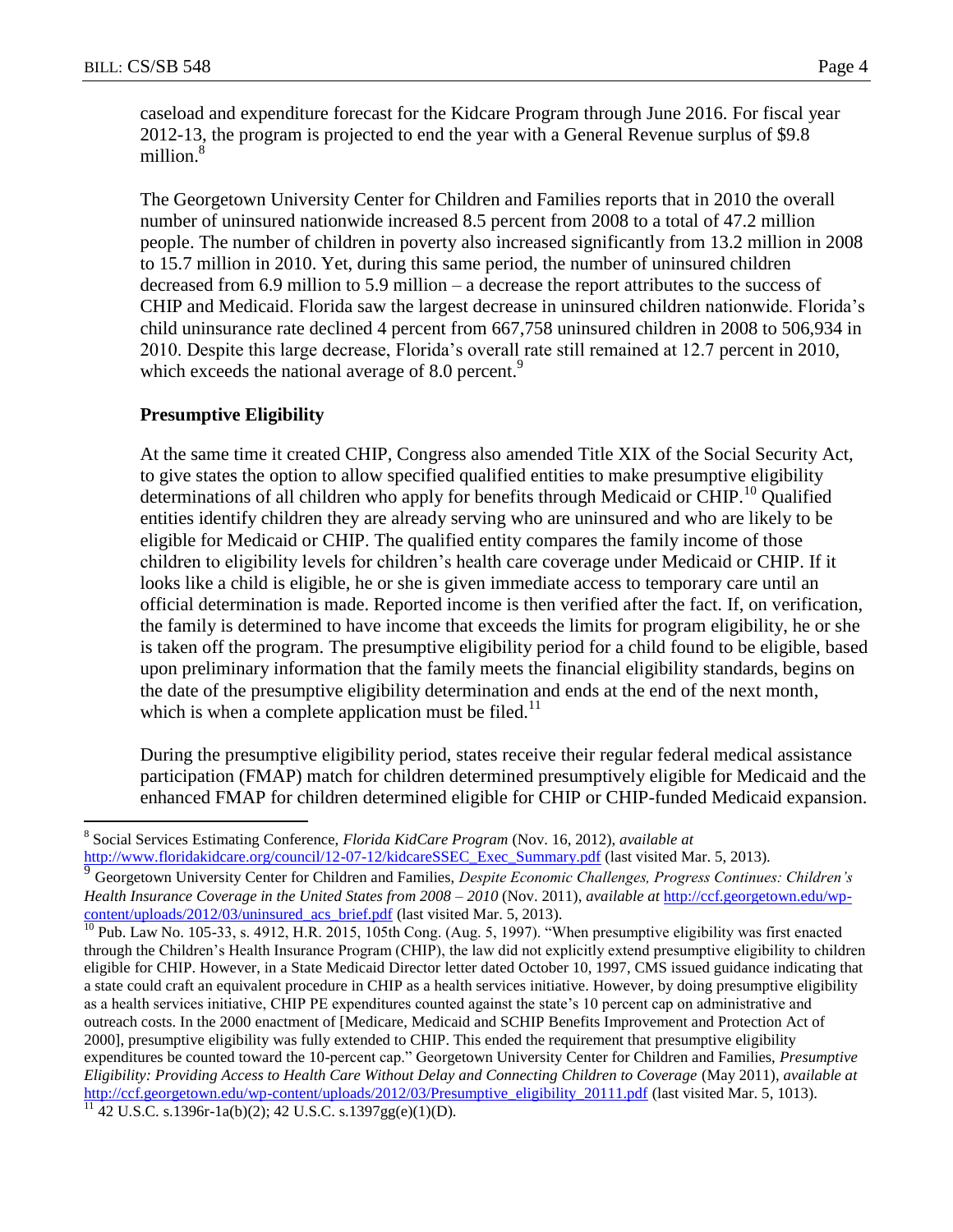The ultimate federal match – once the child is enrolled in services – is based on the child's final eligibility determination. States receive the federal match even if the child is later determined ineligible. $12$ 

The benefits of presumptive eligibility include:

- Providing immediate access to health care services. Without insurance to cover the cost, families might delay treatment for conditions which, because of the delay, result in costlier and more extensive services.
- Allowing established community-based organizations to enroll eligible children who have not been reached through other means.
- **•** Encouraging families to follow through on completing an application.<sup>13</sup>

Concerns expressed by states about implementing presumptive eligibility include:

- The administrative cost (e.g. training qualified entities).  $\bullet$
- The programmatic cost of providing care during the presumptive eligibility period.
- The risk of providing expensive services to a child who is later determined ineligible.
- Whether, with simplified application processes and retroactive Medicaid coverage, presumptive eligibility is necessary.<sup>14</sup>

Entities states may authorize to make presumptive eligibility determinations include: health care providers participating in Medicaid; primary or secondary schools; organizations that determine eligibility for Head Start, WIC, and the Child Care and Development Block Grant program; agencies administering Medicaid, CHIP, TANF, or housing assistance; child support enforcement agencies, certain homeless shelters; and any other entity a state chooses, if approved by the Secretary of Health and Human Services.<sup>15</sup> In addition and starting in 2014, the Patient Protection and Affordable Care Act gives hospitals that provide Medicaid services the option to make presumptive eligibility determinations for Medicaid beneficiaries whether or not the state has otherwise adopted the option.<sup>16</sup>

Currently, sixteen states have implemented some form of presumptively eligibility, whether for CHIP, Medicaid, or both. $17$ 

 $\overline{a}$ 

<sup>&</sup>lt;sup>12</sup> 42 CFR s. 457.355.

<sup>&</sup>lt;sup>13</sup> Georgetown University Center for Children and Families, *Presumptive Eligibility: Providing Access to Health Care Without Delay and Connecting Children to Coverage* (May 2011), *available at* [http://ccf.georgetown.edu/wp](http://ccf.georgetown.edu/wp-content/uploads/2012/03/Presumptive_eligibility_20111.pdf)[content/uploads/2012/03/Presumptive\\_eligibility\\_20111.pdf](http://ccf.georgetown.edu/wp-content/uploads/2012/03/Presumptive_eligibility_20111.pdf) (last visited Mar. 5, 2013).

<sup>&</sup>lt;sup>14</sup>Rachel Klein, *Presumptive Eligibility*, THE FUTURE OF CHILDREN J., Vol. 13, No. 1 (Spring 2003), *available at* [http://futureofchildren.org/publications/journals/article/index.xml?journalid=41&articleid=158&sectionid=1021](http://futureofchildren.org/publications/journals/article/index.xml?journalid=41&articleid=158§ionid=1021) (last visited Mar. 18, 2013).

<sup>15</sup> 42 U.S.C. s. 1396r-1a et. seq.

<sup>16</sup> Pub. Law No. 111-148, S. 2202, H.R. 3590, 111th Cong. (Mar. 23, 2010).

<sup>&</sup>lt;sup>17</sup> California, Colorado, Connecticut, Illinois, Iowa, Kansas, Massachusetts, Michigan, Missouri, Montana, New Hampshire, New Jersey, New Mexico, New York, Ohio, and Wisconsin. MedicaidlGov, *Presumptive Eligibility for Medicaid and CHIP Coverage,* [http://www.medicaid.gov/Medicaid-CHIP-Program-Information/By-Topics/Outreach-and-](http://www.medicaid.gov/Medicaid-CHIP-Program-Information/By-Topics/Outreach-and-Enrollment/Presumptive-Eligibility.html)[Enrollment/Presumptive-Eligibility.html](http://www.medicaid.gov/Medicaid-CHIP-Program-Information/By-Topics/Outreach-and-Enrollment/Presumptive-Eligibility.html) (last visited Mar. 6, 2013).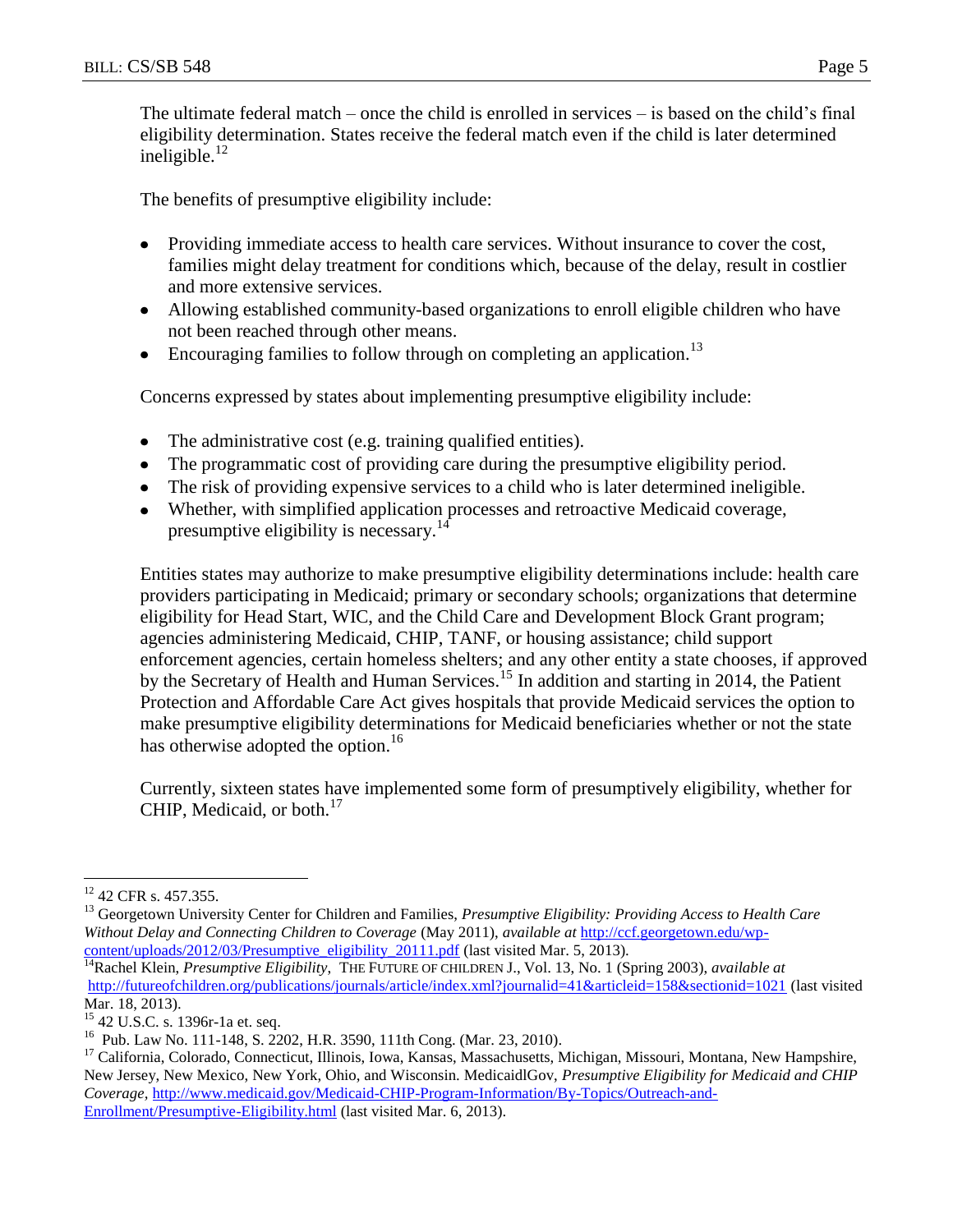#### **Presumptive Eligibility in Florida**

Florida currently offers presumptive eligibility for Medicaid benefits to pregnant women and babies born to women who are Medicaid eligible. Presumptive eligibility for pregnant women begins with the date the preliminary determination of eligibility is completed and extends for an additional two months while DCF makes a final determination of eligibility for ongoing Medicaid coverage. Presumptive eligibility covers outpatient prenatal care, only. Presumptive eligibility for newborns extends for up to thirteen months from the baby's date of birth.<sup>18</sup> Currently, DCF approves county health departments, regional perinatal intensive care centers, and other qualified designated providers to conduct Medicaid presumptive eligibility determinations for pregnant women. Federally qualified health centers are among the designated providers DCF has approved. 19

The Legislature authorized presumptive eligibility for children applying for Kidcare as part of a series of reforms implemented in  $2000$ <sup>20</sup> A study conducted by  $\overrightarrow{AHCA}$  at the request of the 1998 Legislature found that the benefits associated with implementing presumptive eligibility outweigh the costs because:

- Health outcomes for children would improve.
- The enrollment process would be simplified and less confusing, particularly for those applying to Title XXI programs who meet referral criteria for Medicaid.
- Hospitals and other providers would benefit to the extent they are currently providing uncompensated care to children.
- The cost to the state is low due to the enhanced federal match rate.<sup>21</sup>

At the time, implementation was expected to alleviate delays resulting from the then-existing backlog of applications. $^{22}$ 

Beginning in fiscal year 2002, annual expenditures on the program exceeded the state's federal allotment with the anticipated consequence of spending down and eventually exceeding reserves. The 2003 Legislature funded a "no growth" enrollment policy that resulted in a waiting list of 90,000 children as of January 1, 2004. As a result, the 2004 Legislature implemented a number of changes intended to address the waitlist while still ensuring that the program's size remained within anticipated federal revenues. Among the changes, presumptive eligibility was repealed.<sup>23</sup>

<sup>19</sup> Dept. of Children and Families, *Operating Procedure No. 165-9: Presumptive Eligibility for Pregnant Women* (April 6, 2012) , *available at* [http://www.dcf.state.fl.us/admin/publications/cfops/165%20Economic%20Self-](http://www.dcf.state.fl.us/admin/publications/cfops/165%20Economic%20Self-Sufficiency%20Services%20(CFOP%20165-XX)/CFOP%20165-09,%20Presumptive%20Medicaid%20Eligibility%20for%20Pregnant%20Women.pdf)[Sufficiency%20Services%20\(CFOP%20165-XX\)/CFOP%20165-](http://www.dcf.state.fl.us/admin/publications/cfops/165%20Economic%20Self-Sufficiency%20Services%20(CFOP%20165-XX)/CFOP%20165-09,%20Presumptive%20Medicaid%20Eligibility%20for%20Pregnant%20Women.pdf) [09,%20Presumptive%20Medicaid%20Eligibility%20for%20Pregnant%20Women.pdf](http://www.dcf.state.fl.us/admin/publications/cfops/165%20Economic%20Self-Sufficiency%20Services%20(CFOP%20165-XX)/CFOP%20165-09,%20Presumptive%20Medicaid%20Eligibility%20for%20Pregnant%20Women.pdf) (last visited Mar. 19, 2013).

 $\overline{a}$ <sup>18</sup> Fla. Dept. of Children & Families, *Family-related Medicaid Programs Fact Sheet, (*April 2012), *available at* <http://www.dcf.state.fl.us/programs/access/docs/fammedfactsheet.pdf> (last visited Mar. 18, 2013).

 $\frac{20}{20}$  Chapter 2000-253, s. 4, L.O.F.

<sup>21</sup> Senate Committee on Health, Aging and Long-Term Care , *Staff Analysis of CS/SB 212 – Health Care Assistance/Florida Kidcare Program*, (Jan. 20, 2000) (on file with the Senate Committee on Children, Families, and Elder Affairs).

<sup>&</sup>lt;sup>22</sup> Comm. on Health, Aging and Long-Term Care, The Florida Senate, Review Implementation of the Florida KidCare Act, 6, (Interim Report 2000-57) (Sept. 1999).

<sup>23</sup> Senate Committee on Appropriation, *Staff Analysis of CS/SB 2000 – Children's Health Care,* (Mar. 1, 2004) (on file with the Senate Committee on Children, Families, and Elder Affairs). Language relating to presumptive eligibility for Medicaid-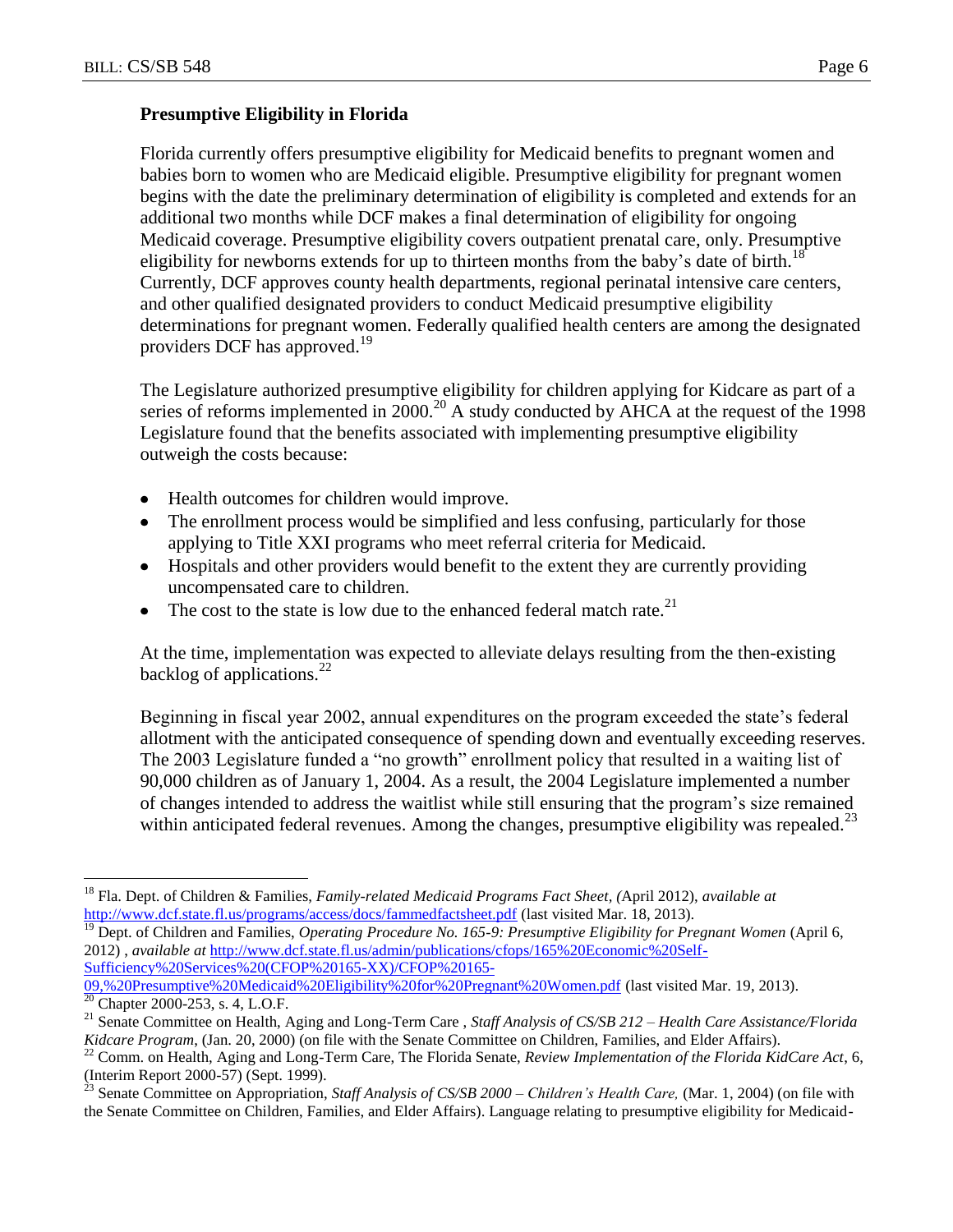#### **III. Effect of Proposed Changes:**

**Section 1** amends s. 409.814, F.S., to grant presumptive eligibility to any child under the age of 19 who applies for coverage under the Kidcare program through a federally qualified health center.

**Section 2** provides an effective date of January 1, 2014.

#### **IV. Constitutional Issues:**

A. Municipality/County Mandates Restrictions:

None.

B. Public Records/Open Meetings Issues:

None.

C. Trust Funds Restrictions:

None.

# **V. Fiscal Impact Statement:**

A. Tax/Fee Issues:

None.

 $\overline{a}$ 

B. Private Sector Impact:

Health care providers who serve children enrolled in the Kidcare program would benefit from immediate access to payments while the full eligibility determination is pending. Families of children who are presumptively eligible would have a means to cover the cost of any services provided to their children during the presumptive eligibility period. Children who are presumptively eligible would benefit from immediate access to services.

C. Government Sector Impact:

Services provided during the presumptive eligibility period will result in a fiscal impact to the state<sup>24</sup> for both the Title XIX and Title XXI programs. The cost is indeterminate because one cannot predict the number of children who will apply for coverage through an FQHC; of those children, the number whose initially-reported family income will qualify them for presumptive eligibility coverage; and the period of time each child would remain presumptively eligible. The bill will result in an increased cost to the state

eligible children remains in statute. However, it appears that presumptive eligibility was never implemented for any portion of the Kidcare program, including Medicaid.

 $^{24}$  In fiscal year 2013-2014, the state share of Title XXI (CHIP) expenditures is 28.97% and the state share of Title XIX (Medicaid) expenditures is 41.33%. The federal government will pay the difference.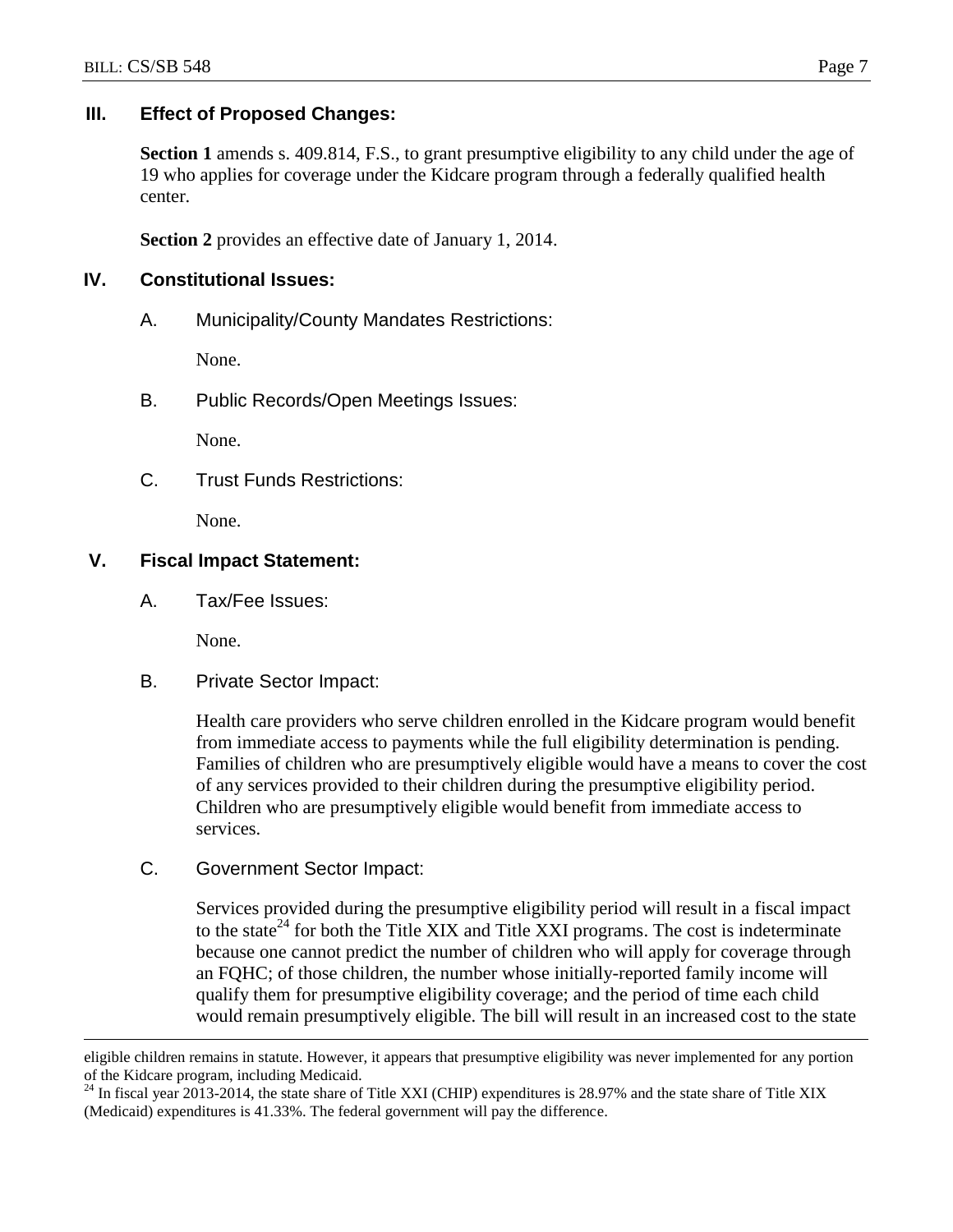if the effect is to increase the number of children who apply for and ultimately receive coverage under the Kidcare program. It will also result in an increased cost to the state if it results in children who are ineligible for Kidcare receiving services during the presumptive eligibility period. This cost would be calculated by multiplying the number of children who apply for presumptive eligibility times the monthly cost of coverage times two months, which is the maximum period during which presumptive eligibility is available. The estimated average per member per month cost for Title XIX coverage is \$229 and for Title XXI is \$173.

Medicaid eligibility changes proposed in the bill would require programming to FLORIDA and other ACCESS eligibility system components, which is estimated as 5,420 hours of programming and testing at a cost of \$100/hour for a total cost of \$542,000.

# **VI. Technical Deficiencies:**

AHCA has raised a concern regarding whether the state will receive federal approval since the bill provides presumptive eligibility for only a subset of Medicaid and CHIP applicants. The concern is based on a previously proposed bill that would have extended presumptive eligibility to children who have been denied Medicaid during the transition to CHIP. At the time, the federal government indicated that presumptive eligibility could not be given to a subset of a population. In addition, language in the Medicaid State Plan only allows a state to indicate whether or not presumptive eligibility is offered. AHCA interprets that as providing an all or nothing choice.<sup>25</sup> Federal law, however, allows states to determine which qualified entities may perform presumptive eligibility determinations, which AHCA interprets as a conflict in policy and, as a result, has requested clarification from the federal government. A response has not yet been received.

#### **VII. Related Issues:**

As a result of the Patient Protection and Affordable Care Act, the federal government is developing a new, centralized data services hub to assist in eligibility determinations. Access to the hub is intended to help defray states' ongoing costs and result in greater efficiency. For example, states will be able to electronically verify eligibility factors through the hub, where previously they had to verify through multiple federal and private venues. Access to the hub could further decrease eligibility determination waiting periods, thereby decreasing the value or impact of presumptive eligibility.

#### **VIII. Additional Information:**

A. Committee Substitute – Statement of Substantial Changes: (Summarizing differences between the Committee Substitute and the prior version of the bill.)

#### **CS by Children, Families, and Elder Affairs on April 1, 2013:**

The CS changed the effective date to January 1, 2014 to allow AHCA adequate time  $\bullet$ to process the required amendment to the State Plan.